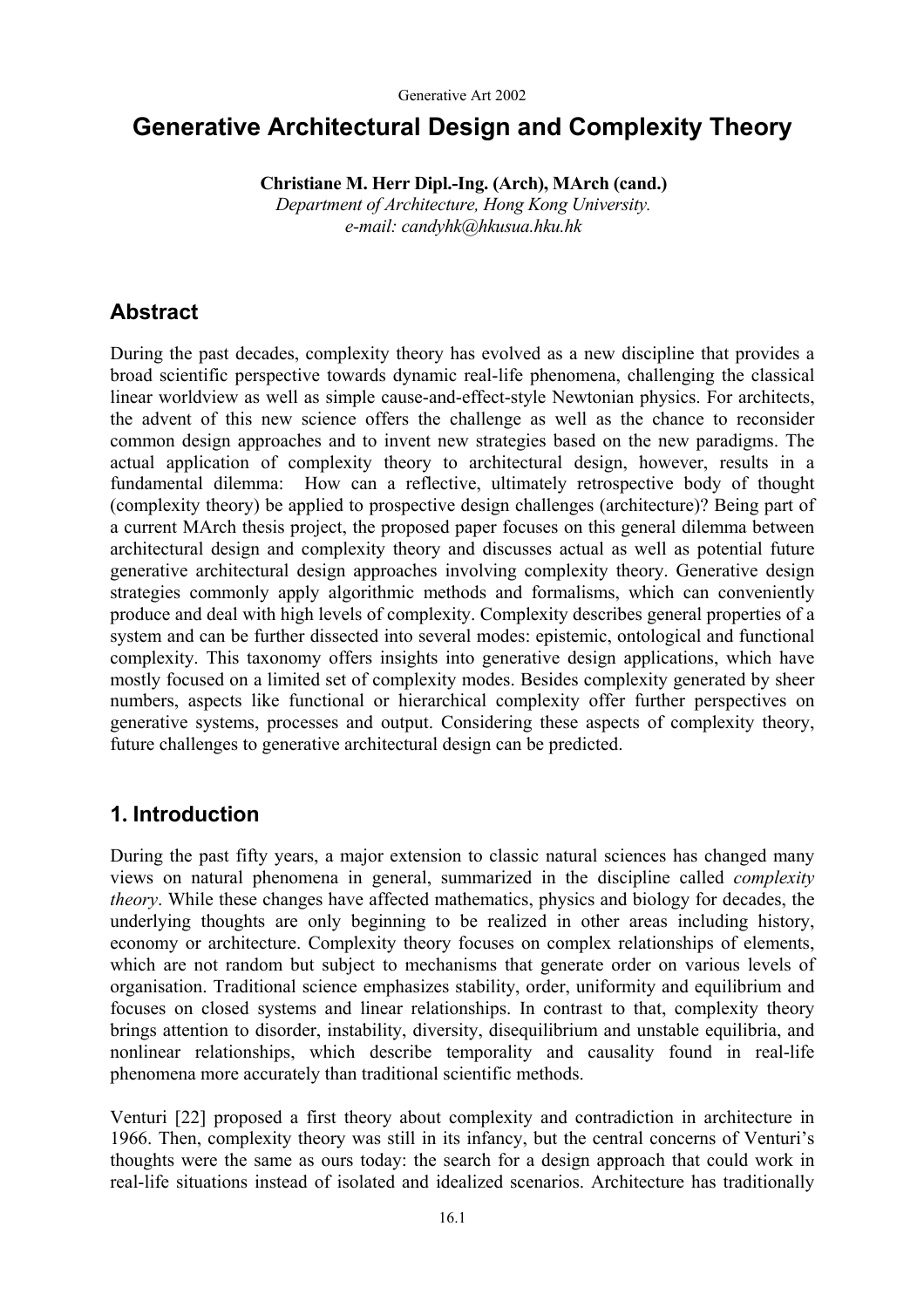drawn on rigid forms of order that tended to be indifferent to environmental influences. Venturi's search was motivated primarily by the desire to find alternatives to modernism's emphasis on the linear and the grid-like with its strong tendency to ignore conflicts and difficulties arising out of complex situations. His search, coupled with an interest in scientific complexity theory, has been taken up again during the past decade. A number of architectural theorists have written about complexity in architecture, among them Jencks [12], Eisenman [7] and Lynn [15], but attempts to use complexity theory in architecture have rarely ventured beyond rather diagrammatic and iconic applications. After the novelty of the subject has worn off, the main question still remains unanswered: How can architecture be related to complexity theory? When looking at the characteristics of generative architectural design and complexity theory more closely, the generative approach to architectural design sticks out as a promising strategy.

## **2. Generative Architectural Design**

Generative design is still a relatively new approach to architecture. Relevant terminology is yet based on rather vague notions, and encompasses a broad range of loosely related methodologies. In general, generative design can be described as a design strategy that differs from other design approaches insofar that during the design process the designer does not interact with materials and products in a direct way, but via a generative system of some sort [8]. In this paper, generative system refers to digital, computer-aided generative systems that are most typically but not necessarily developed by architectural designers themselves. Generative architectural design is a specific approach to design problems in the architectural field, and it reflects characteristic problems in design in general.

Design problems in architecture are unique, open-ended and ill-structured [19]. Therefore, solving design problems always requires problem-specific and to some extent experimental methodology. The uniqueness of architectural problems does not allow architects to solely rely only on predefined methodologies or previous solutions to similar problems. Though approved design knowledge is often re-applied to specific sub-problems, overall approaches in architectural design are typically experimental. To avoid undesired side- or after-effects, architects takes on the responsibility to evaluate all known factors involved in a design project that might lead to unwanted outcomes in both physical (structural, functional) and ethical (social) sense. Architectural problems are complex and characterized by a wide range of determining, partly unknown or subconscious factors on various levels, ranging from local building codes to aesthetic aspects. Architects and designers are experienced in solving these problems, which due to their complexity require the architect's reasoning, guessing as well as intuitive decision-making.

Defining and understanding given design problems requires conceptions of possible solutions: information needed to understand a problem depends upon the designer's idea for solving it [19]. Conceiving and developing a solution scenario at the same time is tied to a conception of the future: During design processes, images of a desirable future are developed in order to guide a process of planning and action that will eventually approximate a selection of those images. Design processes are to some extent directed towards utopian design ideals, which develop out of predictions as well as desires and hopes.

Today, generative techniques are primarily applied to the challenge of generating variance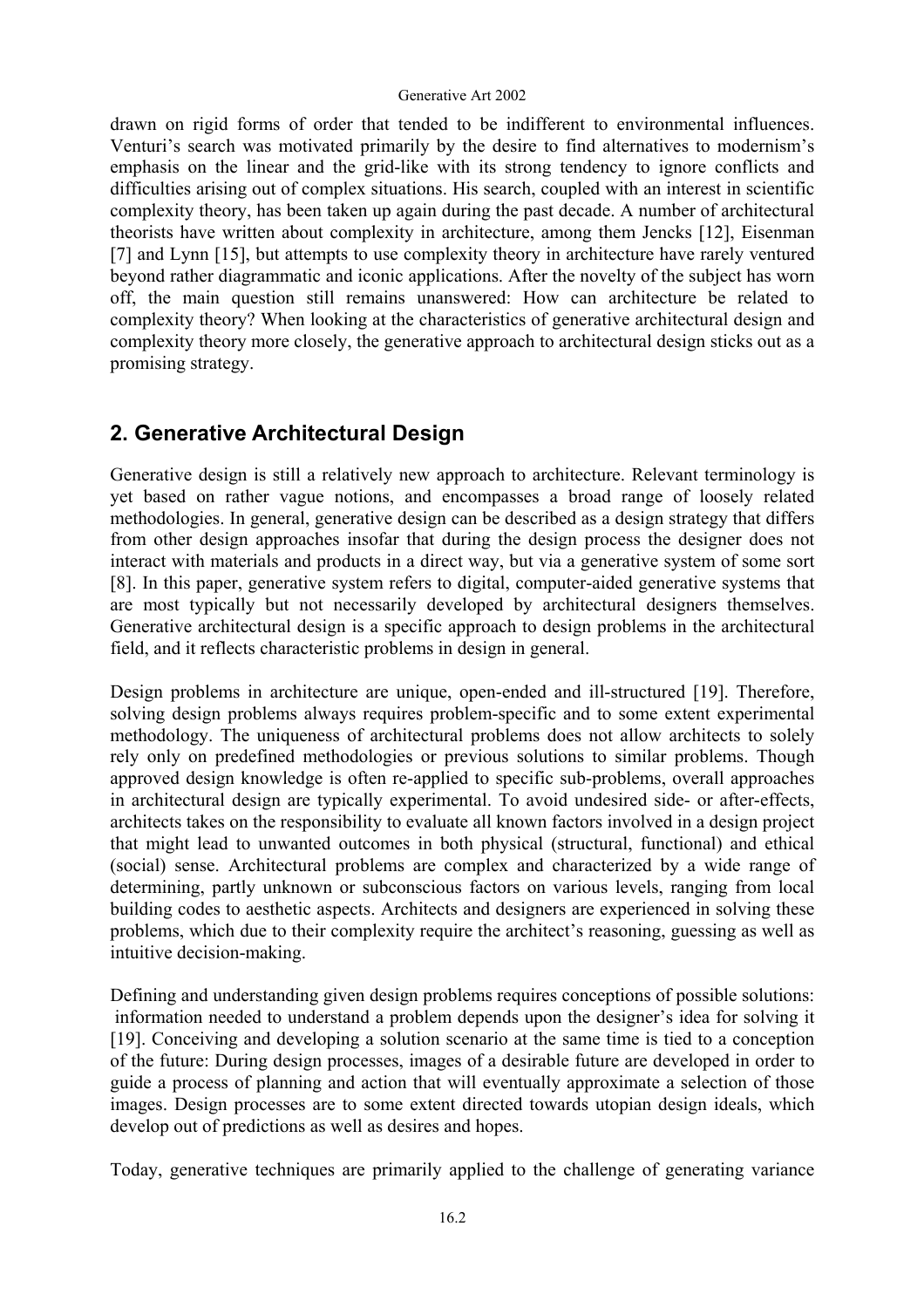during a design process (see for example Spuybroek, *Off the Road – 5speed*, in [1], pp. 56- 61). Even though sets of possible solutions can often be easily determined (automatically generated), human selection is typically still needed to pick the most appropriate one(s) (see [8]). This can be (at least partially) explained with responsibilities resulting from unpredictable – complex – consequences of design decisions. In the context of this challenge, complexity theory can offer valuable insights. Due to lacking social and contextual knowledge and reasoning capabilities, computational systems are not (yet) put in charge of bearing such responsibilities. To direct generative processes and to evaluate and select from variants, feedback from the human architect is hence still required. Generative systems that are yet designed to select from generated sets commonly follow one of the following two strategies. They either use sets of general constraints to regulate generative processes, as for example selection criteria in evolutionary design systems. Such sets are often highly simplified and to not necessarily embrace all relevant aspects of functional/structural/social etc. responsibilities. They are hence mostly found in experimental settings or as explorative aids in early design stages. The other strategy retains generation and variance selection merely to superficial, e.g. ornamental design aspects, which are unlikely to produce unpredictable and hence undesired complex interferences with a building's functions. A potential third, more open strategy might be possible: this strategy draws on complexity theory and will be discussed in the following.

## **3. Complexity Theory**

Within the past three decades, complexity theory has evolved from describing properties of specific given systems into a broad area of research in science with applications ranging from economics to physics. Since there is currently neither a consensual general definition of complexity nor a unified theory, complexity as a scientific interest is best explained in relation to the history of the field [11]. Complexity theory as a scientific area of study developed as a response to Newtonian linearity being the exclusive scientific paradigm, coupled with a reductionist approach prevalent in science until recently [18]. Newtonian science is based on the assumptions that physical and mathematical laws are essentially simple and straightforward like the ones proposed in Newton's *Principa Mathematica* in 1687. Time is assumed to be irrelevant to natural phenomena, so that all processes are entirely reversible. During the 20th century, these views have been challenged by a number of theories and discoveries, first of all Darwin's evolutionary theory, followed by Wiener, von Neumann and many others. Time has been discovered to play an essential role in irreversible processes, resulting in a renewed interest in history as determining the present (see [6]).

In addition to linear (and therefore strictly predictable) phenomena, complexity theory has opened up views on the tangled and more complicated causalities involved in systems formed by large numbers of interdependent elements. Complexity is observed in systems where many independent and varied elements interact in intricate organisational configurations, typically in a massively parallel manner. Examples include chemical reaction cycles, anthills and cities. Typically, complex systems are *open* – receiving or exchanging energy with their environments. Thus, complex systems are able to display complicated dynamics unlike energetically *closed* systems that will settle into stable equilibria. While it describes the qualities, not the quantities of a particular type of system (given systems can be characterized by its compositional, structural and functional complexity), complexity theory does allow for general statements about the system's behaviour. Among the most characteristic properties of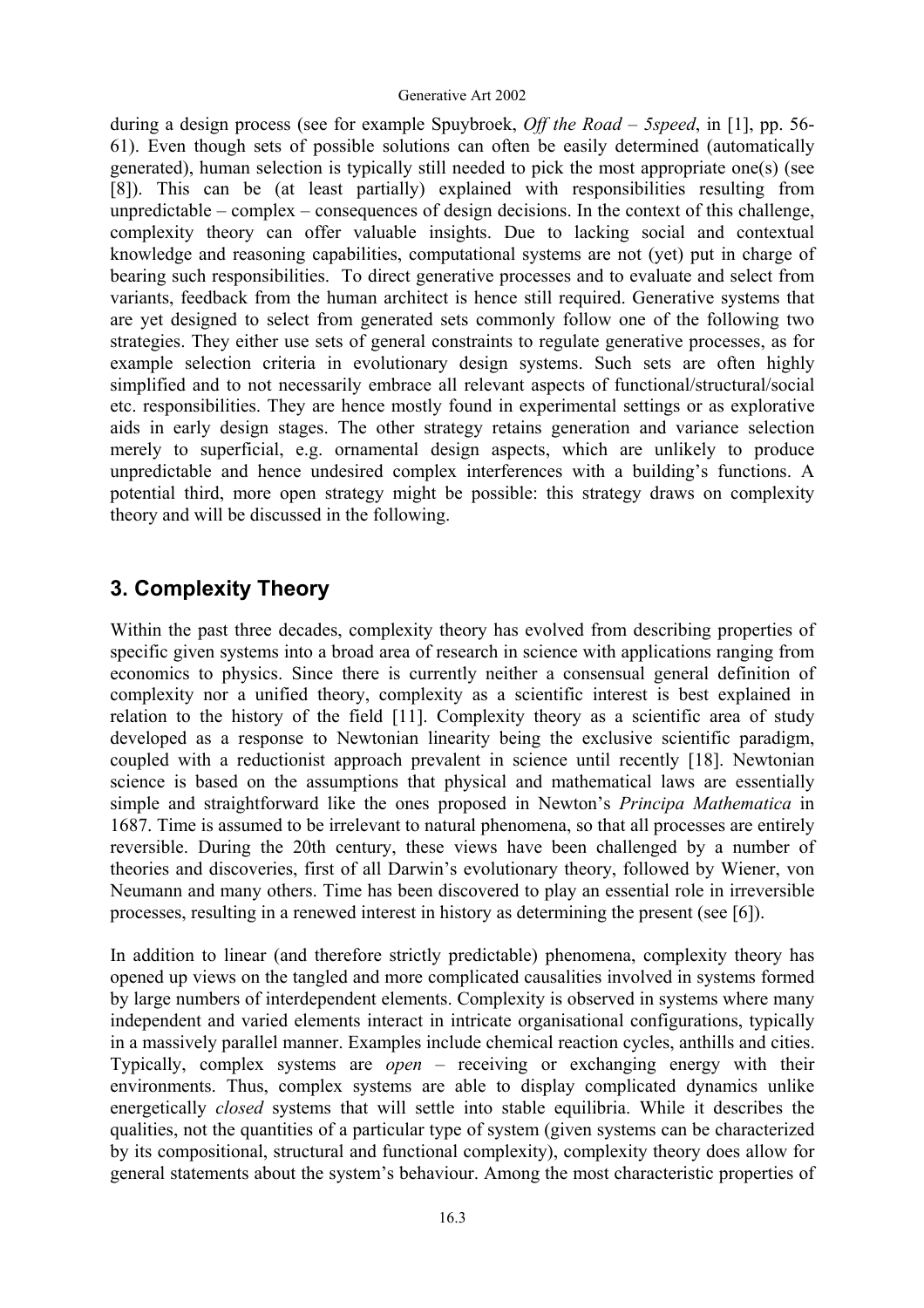complex systems are self-organisation, nonlinearity, threshold phenomena or unstable equilibria (see [16]). A complex system's properties are relative to the observed scale – to study a single ant, for example, does not reveal the dynamics of an entire anthill. Thus, complexity theory serves as general description framework for many phenomena observed from more holistic scientific viewpoints. It represents a theoretical foundation to a vast number of more specific scientific fields, such as dynamical systems theory, fractal or recursive relationships, thermodynamics, and many others. These strategies are used as toolbox in generative design approaches.

Though definitions of complexity are numerous, rather vague and general, Rescher summarises characteristics of complexity as follows (see [20], p. 9):

### **Modes of Complexity:**

### **Epistemic Modes: Formulaic Complexity**

- Descriptive Complexity (length of the necessary amount of description)
- Generative Complexity (length of the recipe needed to produce a system)
- Computational Complexity (time and effort involved in solving a problem)

### **Ontological Modes: Compositional Complexity**

- Constitutional Complexity (number of elements in a system)
- Taxonomical Complexity / Heterogeneity (number of types of elements in a system)

### **Ontological Modes: Structural Complexity**

- Organisational Complexity (different modes of interrelationship between elements)
- Hierarchical Complexity (elaborateness of hierarchical relationships)

### **Functional Complexity**

- Operational Complexity (variety of modes of operation or functioning)
- Nomic Complexity (elaborateness and intricacy in the laws governing a system)

### **3.1 Complexity and Prediction**

Classical science relies on a linear world model, which renders predictions relatively exact and easy to make. With the rise of complexity theory, these views had to be adjusted. While simplified versions of reality may be described using traditional linear explanation models, the greater part of observed phenomena cannot be reduced to simple elementary behaviours without losing their essential characteristics. This sensitive dependence on environments renders complex systems difficult to isolate, model or reproduce for experimental purposes. Nonlinearity and their characteristic dynamics render complex systems hard to predict in the short term, and impossible in the long term  $-$  a well-known example for this problem is weather forecasting. However, complexity theory is also applied to prediction tasks (see [23]). Since complexity theory shows how limited possibilities of predicting dynamical systems are, there cannot be any case-based predictions related to specific future situations. Instead of exact, case-based prediction, an alternative based on stochastic observations is used: In order to characterize a system's ability to resist and adapt to external disturbance, system models are developed with as much detail as possible. These models are then tested for stability against random changes within simulated environments. Thus, predictions for complex systems are mostly based on identifying a specific system's properties in general rather than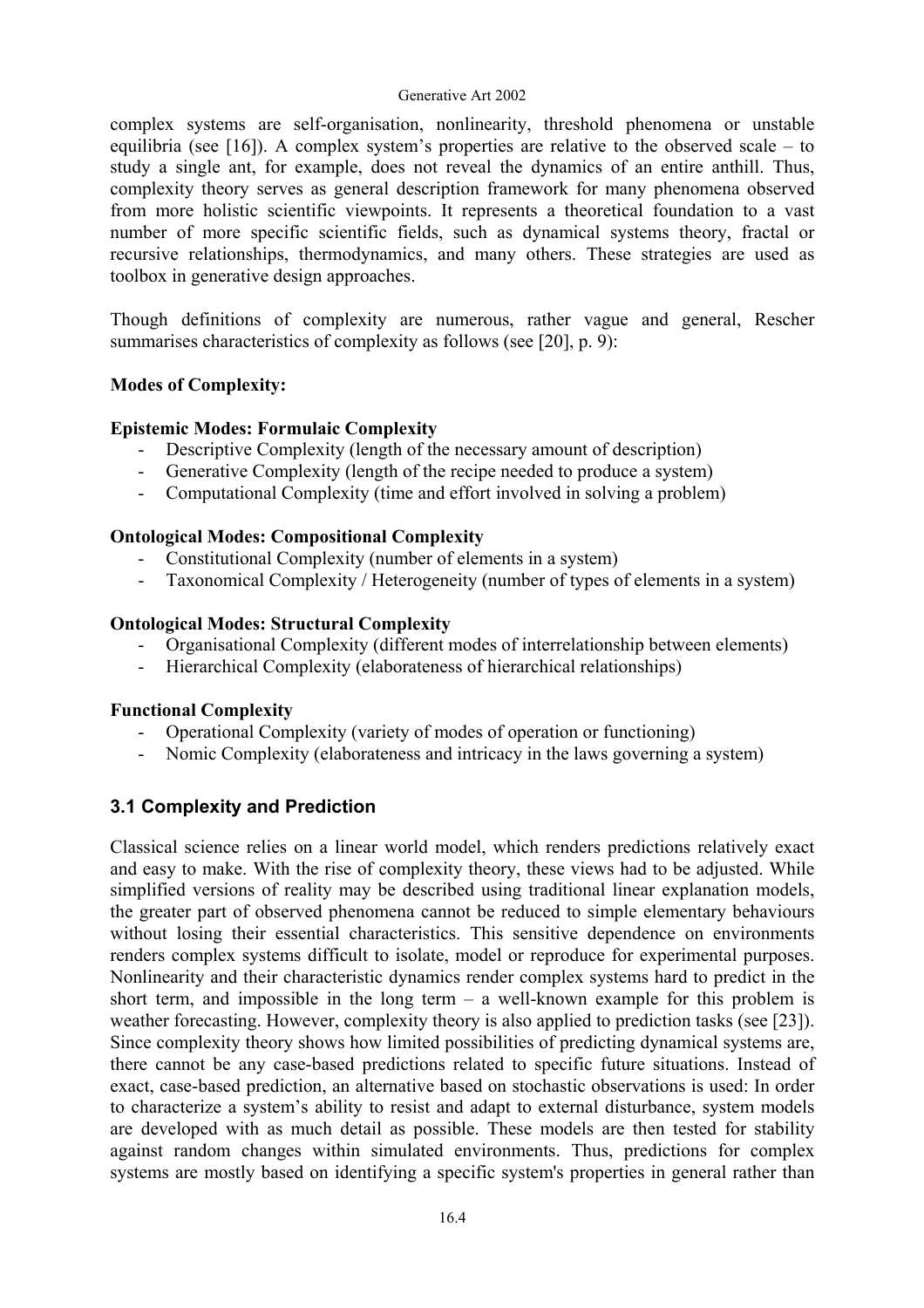predicting their exact future state or behaviour. Predictions are therefore based on statistical evaluations and large numbers of samples, and – similar to other statistical methodologies only describe probabilities of future developments. As is known, though probabilistic data suggests prospective projections, it is not an entirely reliable planning basis.

## **4. The Relationship of Architecture and Complexity Theory**

Complexity theory emerged out of a changing scientific context brought on by the general realisation of the shortcomings of classical Newtonian science. Rather than presenting completely new discoveries, complexity theory offers a new viewpoint on many known, but hardly understood phenomena, in particular those patterns and processes found in nature. Natural patterns and growth processes often exhibit emergent order, which can be observed at different scales in societies of elements that act in a massively parallel manner. In architecture, naturally grown structures have long been appreciated and imitated, often attributed with a presumed affinity to human beings (see [12]). This appreciation, however, was overpowered by modernist thinking, which condemned complex structures in favour of simplistic approaches. After a century of linearity and determinism in science and technology, the change of perspective on complex phenomena allows architects to reconsider growth processes in architecture, e.g. city development and building morphologies. Besides an interest in aesthetics derived from natural types of order, architects as well as engineers have explored ways of joining bottom-up approaches with the top-down planning requirements of stability and permanence (see [2]). For the extension to the Victoria and Albert Museum in London, Balmond refers to chaotic spirals to develop a columless form and structure.



Figure 1: Cecil Balmond: Victoria & Albert Museum Extension (with Daniel Libeskind)

Architecture relates to current interests and views dominating society, and generally perceives its role as reflecting and propagating scientific and cultural paradigms [10]. While architectural modernism developed out of a fascination for machines, technology and science, it also inherited many problems resulting from over-generalisation of design problems. Architectural movements since the 1960s have attacked modernism for this reason, but it still holds as the dominant paradigm in architecture. Even though architects have introduced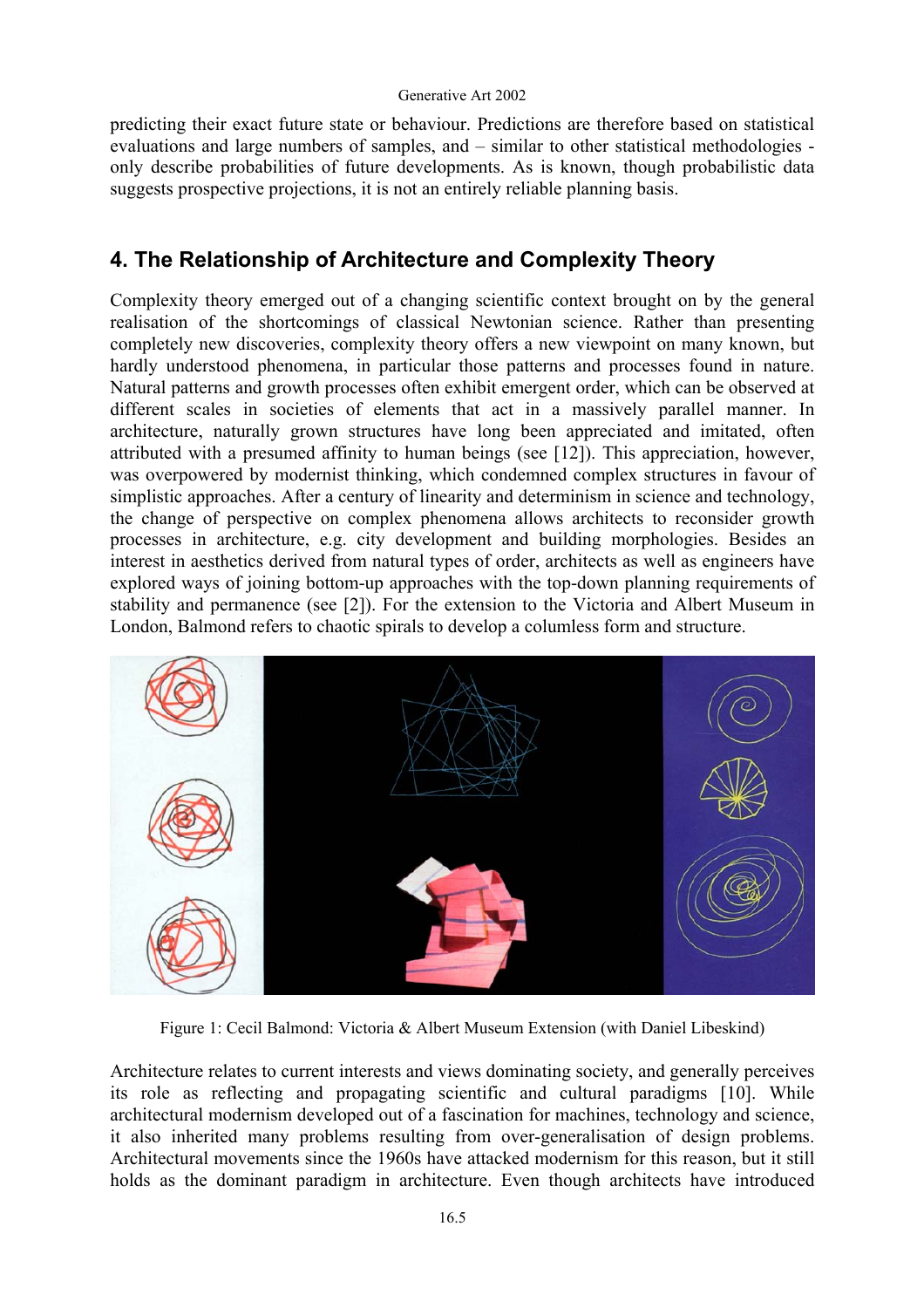complexity theory into the architectural discussion, traditional ways of thinking and designing have not changed much. Architects typically use top-down design strategies, since this is thought to ensure efficiency, economy and control in developing design solutions. Order as found in complex systems, on the contrary, develops without planning out of bottom-up processes [13]. Since architecture traditionally uses the former approach to design, most references to complexity theory have so far been retained to a metaphorical or iconographic level.



Figure 2: Peter Eisenman: Rebstock Park (Frankfurt) Masterplan, 1993

In his masterplan for Rebstock Park (Frankfurt), Eisenman uses folding metaphors in his design approach, graphically and metaphorically referring to diagrams derived from catastrophe theory that describe sudden changes in dynamic system developments (see figure 2). Showing an even more iconic approach, Jencks (figure 3) refers to complexity theory by directly translating diagrams and images depicting strange attractors and other complex phenomena in the design of his landscape architecture.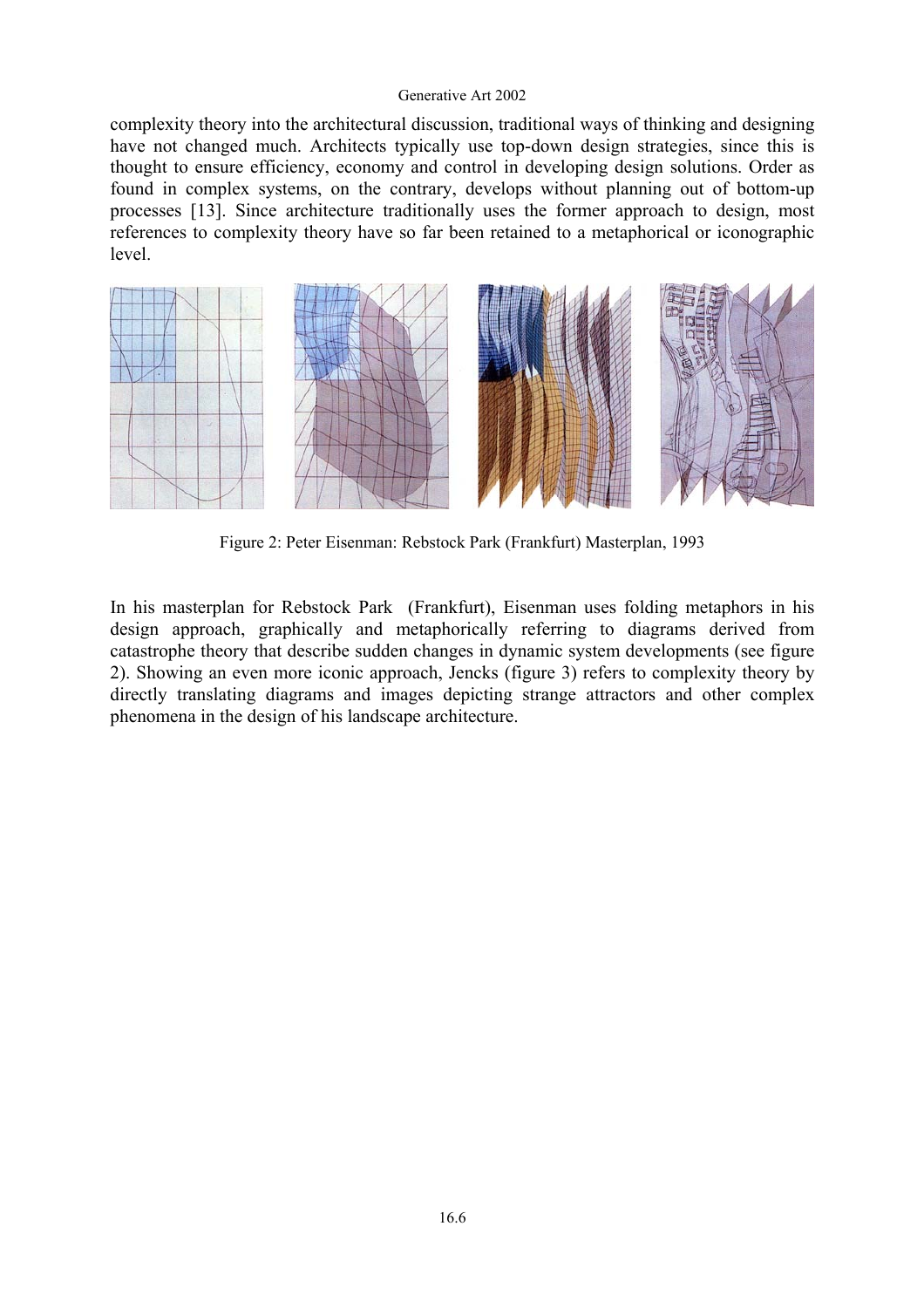

Figure 3: Charles Jencks and Maggie Keswick: Garden, Dumfriesshire, Scotland.

However, architectural problems usually involve complexity in the form of surrounding city fabric, building techniques, politics and unpredictable changes in the course of design processes, communication and building life. In order to make use of complex forms or systems in architectural design, tools are needed that can handle complex forms or relationships. Generative architectural design developed as an answer to these needs. When comparing the history of generative architectural design with Rescher's [20] modes of complexity, close parallels become obvious. Most applications of generative architectural design in the past have focused on variations or combinations of constitutional and taxonomical complexity in generating variance (e.g. L-systems, shape grammars, parametric design, data mapping techniques and the like). As an example, figure 4 shows a roof structure based on the generation of a large number of simple elements constrained by a continuous global alignment rule.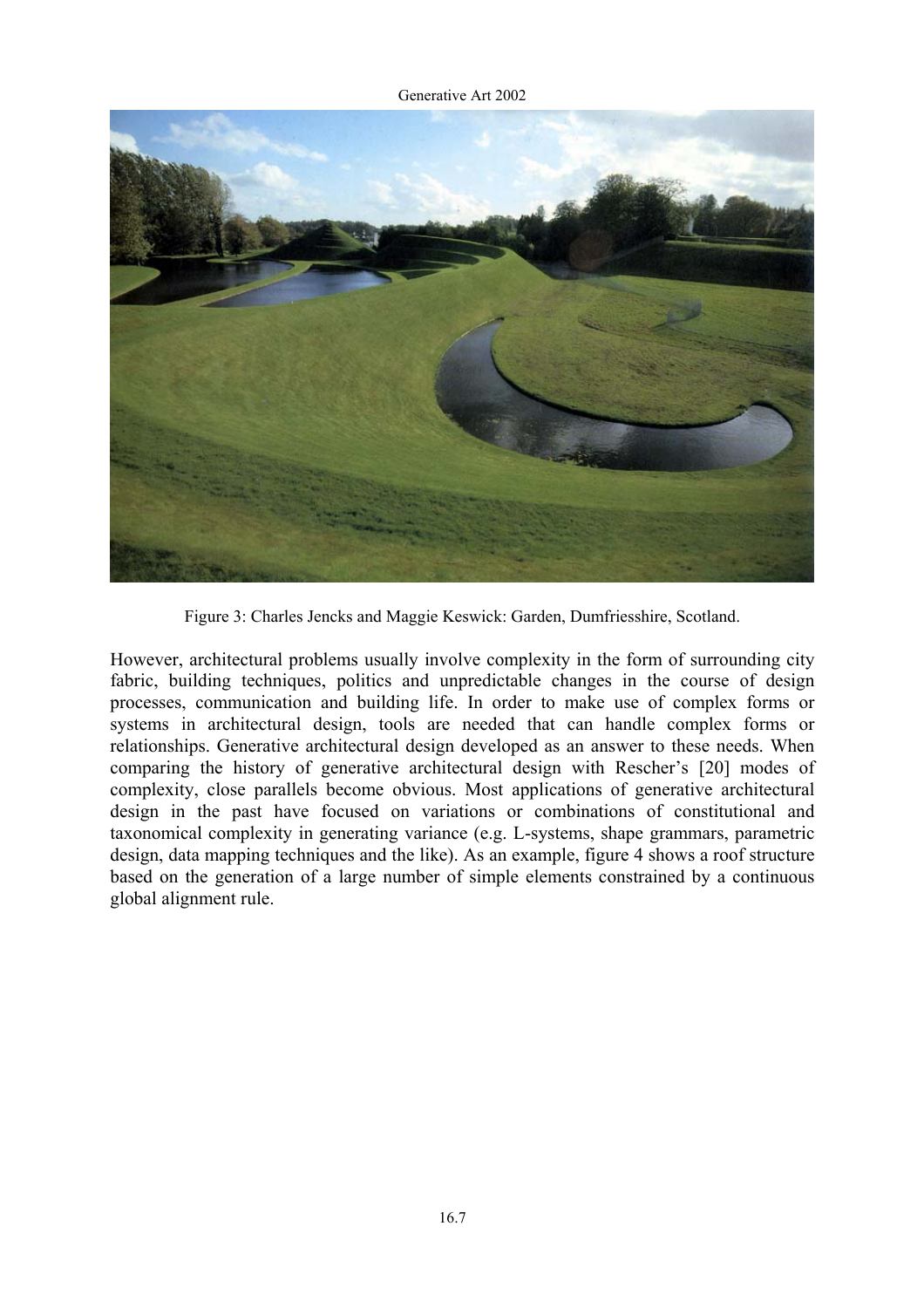

Figure 4: Generated roof structure (rapid prototype)

Only few generative architectural design approaches deal with other kinds of complexity such as evolutionary design or cellular automata. While there are generative approaches to hierarchical and operational complexity (e.g. emergent and self-organizing systems), they have not been used in architecture yet.

### **4.1 The Dilemma of Generative Architecture and Complexity Theory**

The central conflict between architectural design and complexity theory is a consequence of the nature of both disciplines: scientific theory is an inter-subjective tool to observe and explain, while design is the exact opposite in employing not only rational thought but guesses, emotions and feelings to prospectively create personally preferred solutions to given problems. Complexity theory is mainly employed in retrospective analysis in order to find causes and relationships in complex phenomena such as in meteorology or in economics, while its predictive capabilities are rather limited. Complexity theory is constrained to probabilistic predictions based on general rather than specific cases. In complex architectural design projects, this contradiction is nothing new. Designers of all disciplines deal with uncertain and vague conditions and have to rely on science as well as guesses and human intuition to achieve results likely to work. As a result, design processes may be understood not as a rational 'thinking before acting', but a more human-centred 'feeling and thinking while acting' (see [17]).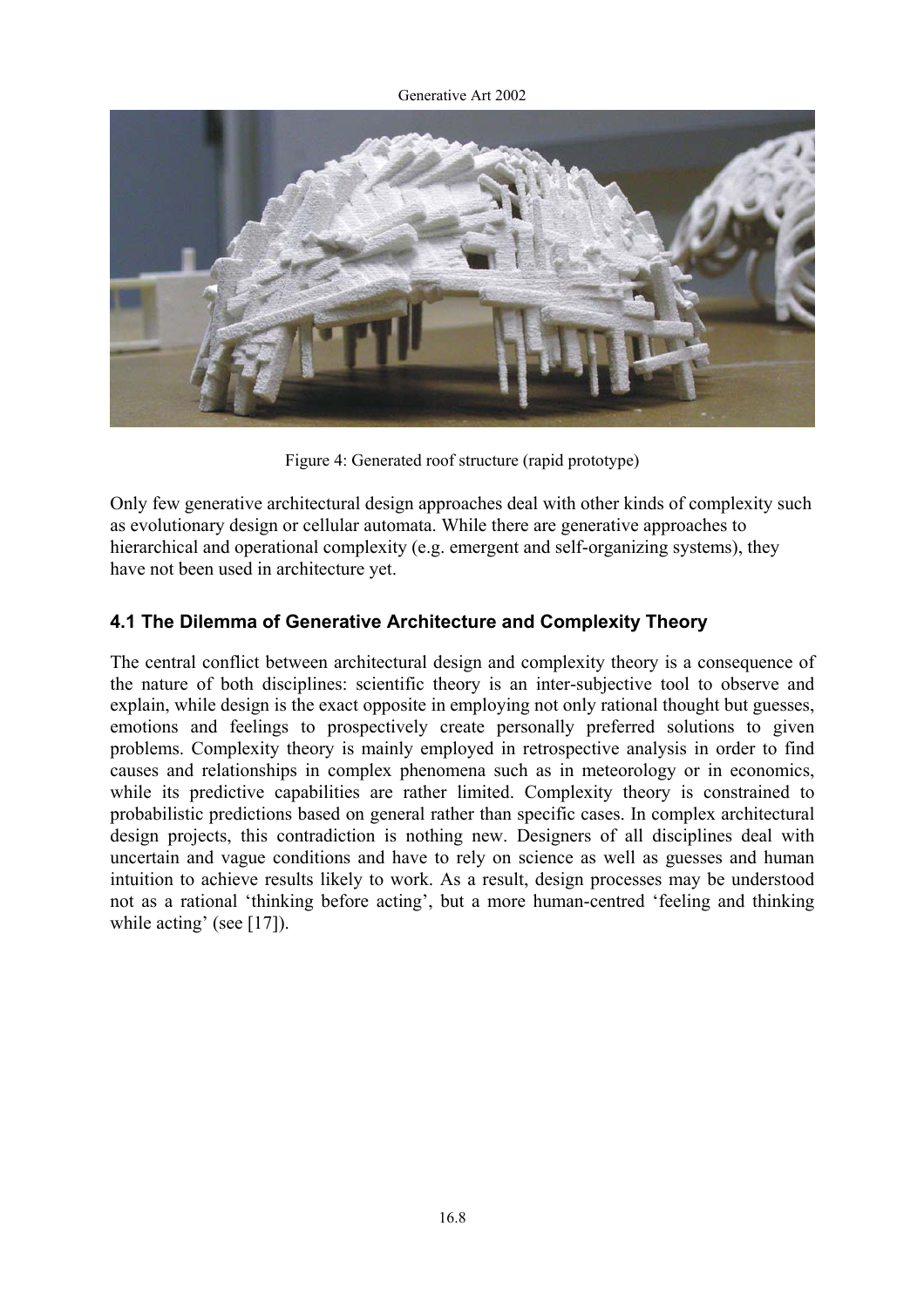

Figure 5: Generated grid structure at various stages of digital decay (rapid prototypes)

While architects are used to design for complex problems, the general method of dealing with complexity is to generalize and impose simplified structures onto complex contexts in topdown design processes. Design solutions produced in this way typically lack relationships and interfaces relating them back to their environments. Emergent natural order, on the contrary, derives its coherence entirely from large-scale contexts, but is not directed, since it develops without planning. The generated digital decay shown in figure 5 describes an additive and a simultaneous subtractive growth process, both progressively infesting a linear (modernist) grid structure. The state of a complex system is produced by sets of conditions and constraints, which are created by chance and may change over time. A fundamental dilemma between both notions of order emerges: How can architecture combine the richness and dynamics of emergent complex order with the economy and control of traditional top-down planning methods? And how can the application of emergent order in architecture meet the social responsibility of planners?

In addition to the question of control, complex phenomena have introduced the necessity of considering time in architectural design. Although movement has been an architectural topic for a century, it has been considered mainly in relation to building form and composition. Firmness and permanence have remained the dominant aims in architecture, and time has not been reflected in architectural design until recently (see for example [15]). While time and change are used in design processes today, this has not changed architects' belief in firmness and permanence. A further step into the understanding of complexity theory will enable architects to see buildings as dynamic elements in dynamic environments. Until today, architects have only seen activities within and around buildings as dynamic elements in architecture (see Tschumi, B.: Responding to the Questions of Complexity, in [3], pp. 82-87). Societies, economies and most aspects of daily life increasingly become connected and interdependent. Materials, appliances and inhabitants inside buildings behave in complex ways. Architecture, along with all other professions, will have to face these tendencies and find new solutions to the resulting open and dynamic problems. In this context, generative architectural design systems will have to develop into design as well as simulation tools, working with complex relationships of elements and simulating change over time.

### **4.2 Architectural Design and Metaphor**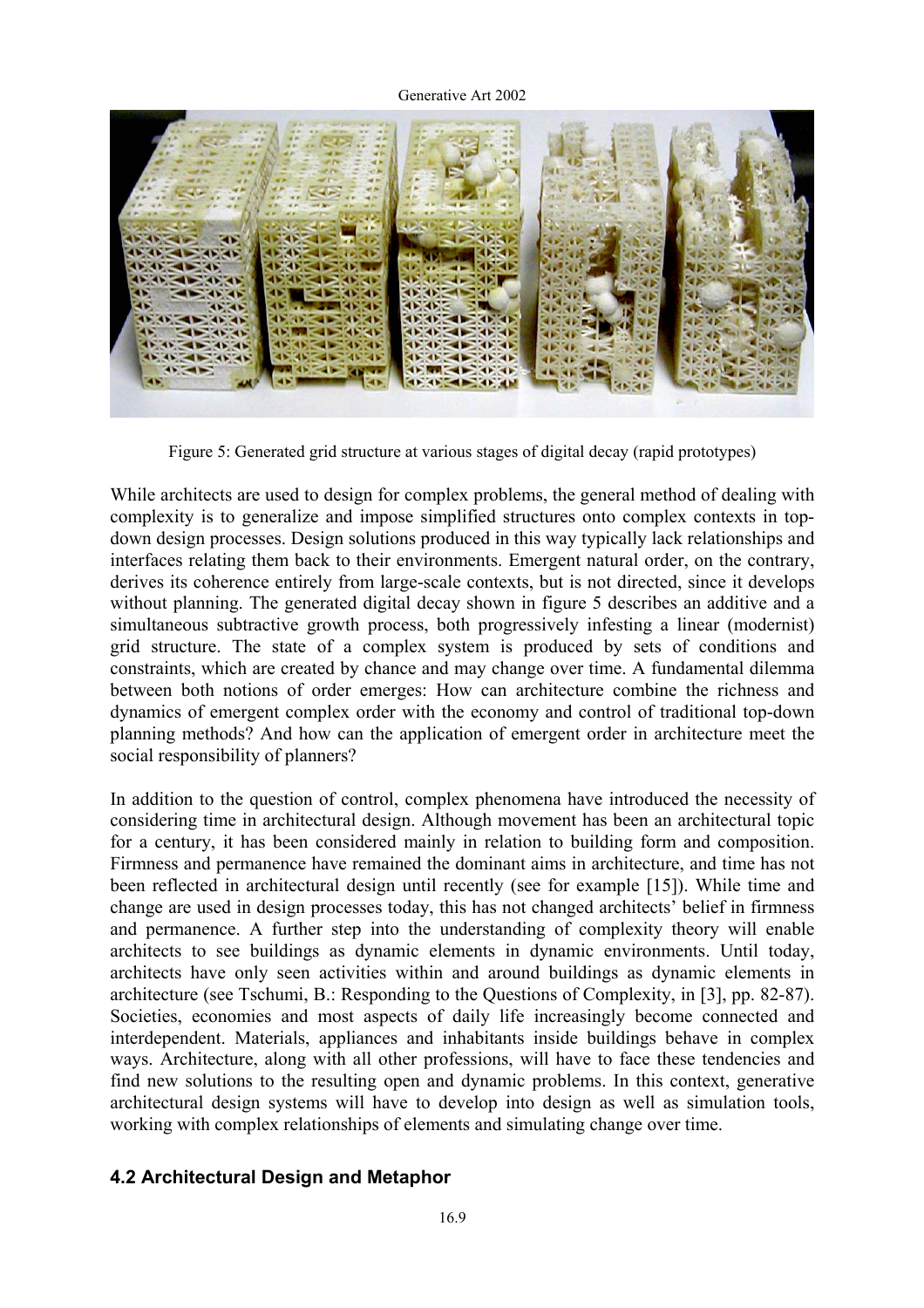Design methodologies have to account for the risks arising out of a lack of predictability. To tackle this problem, architects traditionally rely on vague bodies of knowledge formed mostly through experience. This knowledge includes previous solutions to certain classes of architectural problems as well as personal methods to develop solutions for previously unknown problems. Since architectural design problems are unique, there is only very limited systematically accumulated and common methodology. To deal with and communicate about design problems, architectural design uses metaphors as guidelines. Metaphors can be used to describe situations in general, to describe intended design outcome and to serve as guidelines as well as ways of understanding. They can be shared and communicated, used to explain and still be interpreted individually. Well-known examples are the metaphors determining Modernism's understanding of architecture: 'open plan', used by Wright, or the famous 'houses as machines for living' as proclaimed by le Corbusier.

Metaphors arise from and convey a view of reality, influencing activity and ways of thinking in design response to reality - solving problems simply means representing them so as to make the solutions transparent [21]. Guiding metaphors, shared and communicated in architectural design contexts, change over time, reflecting general changes of (economic, social, or scientific) situations. Changes in the conceptions of role, power and functionality of architecture are usually accompanied by a rethinking and (re)invention of design metaphors (see [14]). Generative design tools also develop from design metaphors, reflecting perceptions of design problems as well as a paradigm's shortcomings.

### **4.3 Complexity Theory – a New Toolbox for Architectural Design?**

As a scientific tool for analysis and description, the direct applicability of complexity theory as a new design method appears rather limited. Neither can it be used as a precise tool for prediction, nor does it provide immediate guidelines to design. Understood in a more fundamental way, though, design perspectives are changing due to the influence of complexity theory. Besides rather indirect changes to human viewpoints, however, generative architectural design may implement principles derived from complexity theory in more specific ways. Generative tools cannot predict the outcome of specific complex design projects, but they might well be useful in approaching or evaluating solutions by giving an impression of complex systems' properties when faced with changes in their environments. The modes of complexity mentioned by Rescher [20] suggest future directions and challenges to generative architectural design. Future generative architectural systems will have to facilitate elaborate hierarchies of elements and allow for a broad range of functional complexity properties involving change over time. Massively parallel modes of communication, interaction and feedback structures between design elements will be of particular importance.

Complexity theory shows that in all complex scenarios, long-term predictions are impossible: no scientific theory can yield certain predictions for unique design problems. As a possible reaction, architectural designers might focus more on the ability of their products to cope with challenges of an essentially dynamic and unpredictable future. Problems arising out of complex situations often have more than one possible outcome. Therefore, generative architectural design might consider designs that are relatively open or 'unfinished', so that architectural solutions are not determined by past predictions or guesses but by actual future events. These characteristics have been associated with 'living buildings', and envisioned by Frazer [9] as a future direction of generative evolutionary architecture.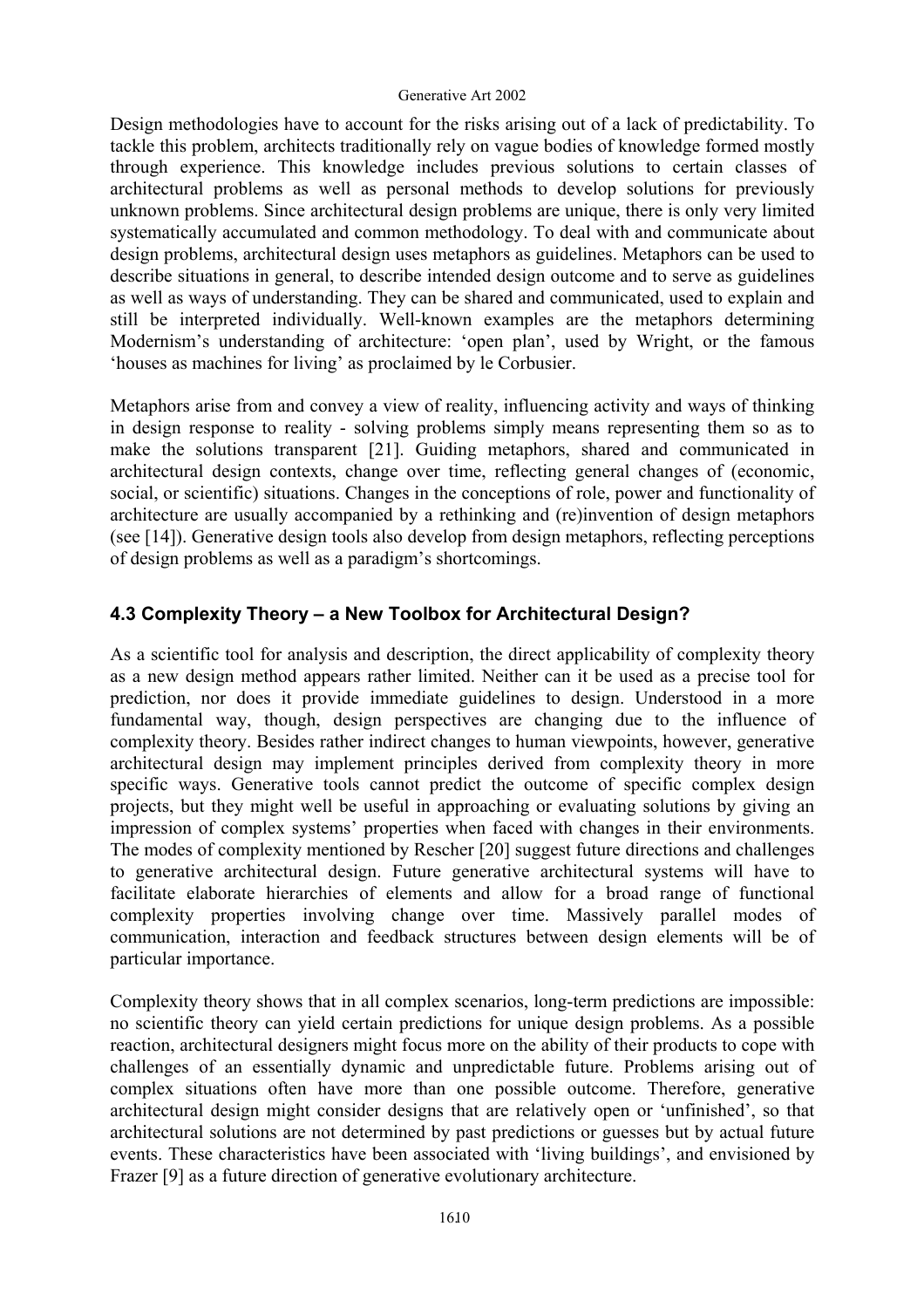By realizing the complex nature of architectural problems, architects will need to use new metaphors, expanding traditional paradigms in architecture to accommodate new concerns. These include unconventional hierarchies, energy and communication flows as well as elements with certain degrees of freedom to adapt to change. Central to a more flexible and adaptable architecture is the organisation of infrastructure and communication as dynamical elements that connect with and react to the environment. In this context, generative architectural design offers ways to handle complexity, but new approaches to work with and manage complex systems are required.

## **5. Conclusion**

The introduction of complexity theory into architectural design has several motifs. Besides an interest in new aesthetics, architecture seeks coherence with social and scientific viewpoints. Complexity theory offers a new view on natural phenomena – including human activity – and encourages hopes for a more natural and humane quality in architecture. Rather than imposing over-generalized systems, architecture needs to acknowledge complex, interconnected and changing realities. In the context of complexity theory, the prevalent idea of stability in architecture needs to be reconsidered: in environments that change rapidly due to networked parallel activities, permanence will have to mean the ability to adapt to changes.

Complexity theory does not yield a specific methodology to design, but it can be used to understand and deal with problems arising out of complex design tasks. The unique and complex nature of architectural design problems limits predictability of a solution's success, but complexity theory may aid in estimating a solution's appropriateness in the context of a changing environment. In a complex world, the process of design is never finished – design products need to be able to communicate, adapt, exchange and communicate after the design process has ended. Since design processes will continue throughout the lifetime of a building, generative design tools and their products will have to merge to some extent.

A central challenge to architectural design emerging from complexity theory is the question of control: while traditional design processes use generalizing but directed top-down control, complex systems are driven by massively parallel, non-directed bottom-up mechanisms. In order to use complexity in architectural design, ways have to be found to integrate both modes of control as well as providing the necessary open communication protocols. Generative architectural design systems of the future will have to deal with new modes of control, massively parallel dynamics as well as a changed view of time and predictability.

## **6. Acknowledgements**

I gratefully acknowledge the support from my teachers and advisors at the Department of Architecture at the Hong Kong University, Prof. Leslie Lu, Prof. A. Scott Howe and Prof. Thomas Kvan. The rapid prototype models shown in figures 4 an 5 were produced by the author at the Department of Architecture (HKU) in the subject "The Computer in Architecture" (subject code ARCH5304), taught by Prof. Thomas Kvan.

## **References**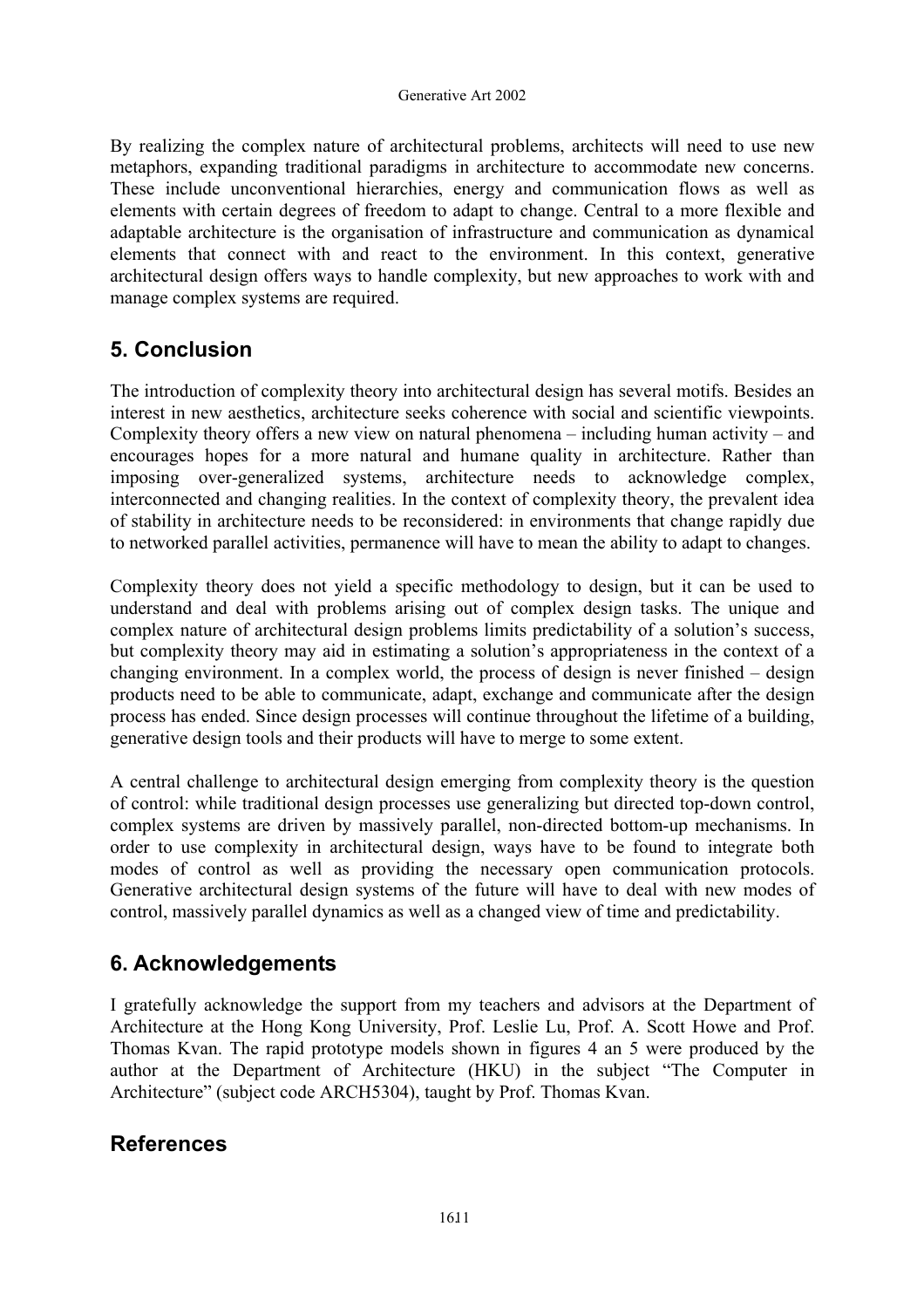- [1] Rahim A., ed. (2000): AD: *Contemporary Processes*. Chichester: Wiley-Academy.
- [2] Balmond, C. (1997): New Structure and the Informal. In: Architectural Design: *New Science=New Architecture?* London: Academy Editions.
- [3] Benjamin A. ed. (1995): *Complexity: Architecture, Art, Philosophy*. London: Academy Group.
- [4] Benjamin, A. ed. (1993): *Re:working Eisenman*. London: Academy Editions.
- [5] Cooper, G. and Taylor, G. (1996): *Paradise Transformed*. New York: Monacelli Press.
- [6] De Landa, M. (1997): *One Thousand Years of Nonlinear History*. New York: Zone Books.
- [7] Eisenman, P.: Folding in Time the Singularity of Rebstock, *Architectural Design* Vol. 63, nos 3-4 (March – April 1993).
- [8] Fischer, T. and Herr, C. M. (2001): Teaching Generative Design. In: Soddu, C., ed. (2001): *Proceedings of the 4th Conference on Generative Art*.
- [9] Frazer, J. H. (1995): *An Evolutionary Architecture*. London: Architectural Association.
- [10] Giedion, S. (1967): *Space, Time and Architecture: The Growth of a New Tradition*. Cambridge, Mass.: Harvard University Press.
- [11] Gleick, J. (1987): *Chaos: Making a New Science*. New York: Penguin Books.
- [12] Jencks, C. (1997): *The Architecture of the Jumping Universe: A Polemic: How Complexity Science is Changing Architecture and Culture*. London: Academy Editions.
- [13] Kauffman, S. A. (1993): *The Origins of Order: Self-Organization and Selection in Evolution*. New York: Oxford University Press.
- [14] Lissack, M. (1997): *Knowledge is not Infrastructure: Applying Metaphorical Lessons from Complexity Science*. Presented to the London School of Economics Seminar Series on Complexity, February 13.
- [15] Lynn, G. (1999): *Animate Form*. New York: Princeton Architectural Press.
- [16] Nicolis, G. and Prigogine, I. (1989): *Exploring Complexity*. New York: W. H. Freeman and Company.
- [17] Papamichael, K. and Protzen, J.-P. (1993): The Limits of Intelligence in Design. In: *The Proceedings of the Focus Symposium on Computer-Assisted Building Design Systems of the 4th International Symposium on Systems Research, Informatics and Cybernetics*, Baden Baden, Germany, August 3-4.
- [18] Prigogine, I. and Stengers, I. (1984): Order out of Chaos. Man's New Dialogue with